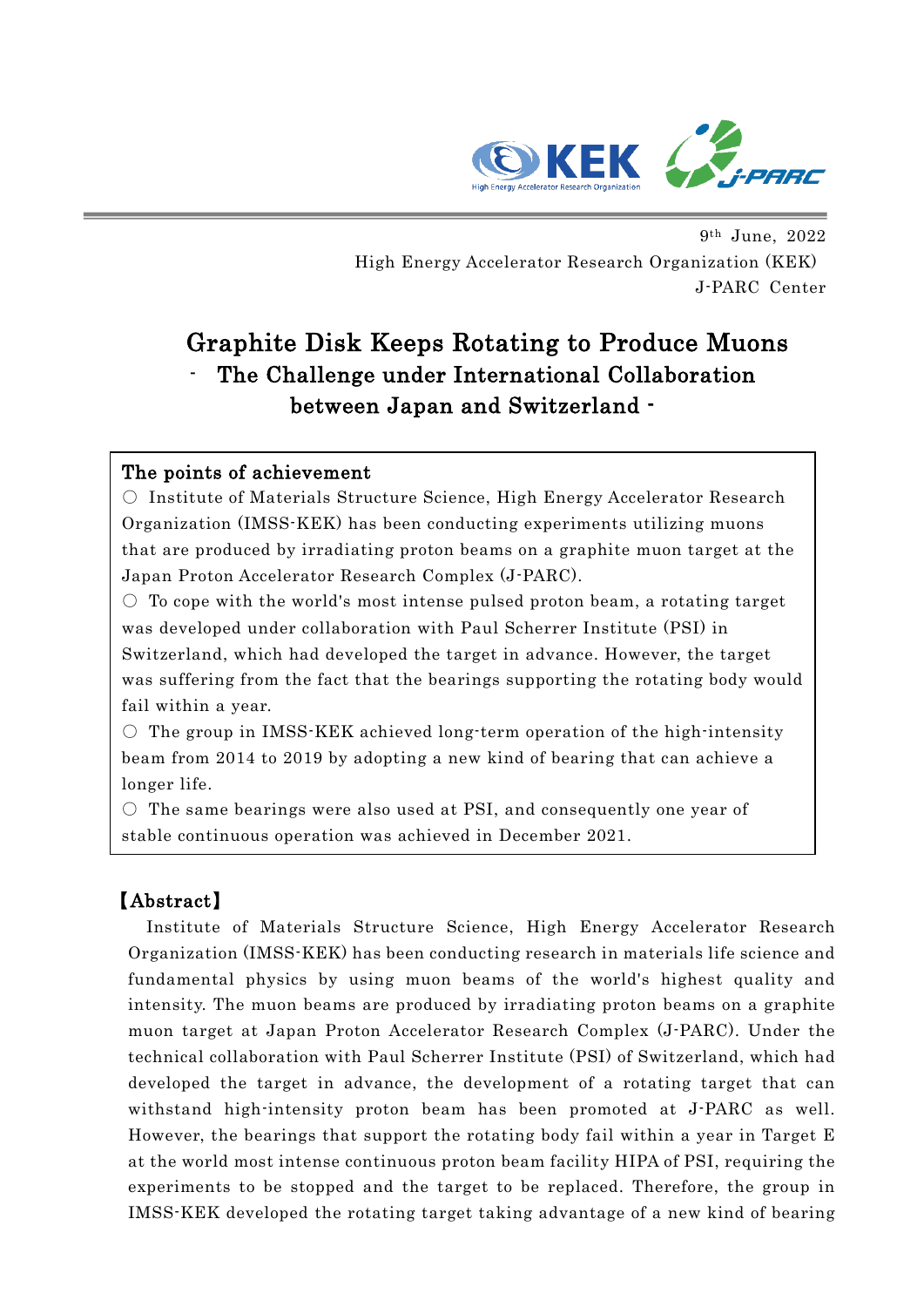that could achieve a longer life. By adopting these bearings, the long-term operation from 2014 to 2019 was realized. Based on these results, the same bearings were adopted at PSI, and in December 2021, the stable continuous operation period reached one year, the best after a long period of several bearing failures at PSI. J-PARC and PSI, the world's two major muon facilities, are good rivals in science, and at the same time, they are striving to improve their technologies through mutual collaboration. This technology can be applied to various rotating target in the world's high-intensity accelerators.

#### 【Background】

Currently, 17 elementary particles are known, but the most familiar ones are photons and electrons, (protons and neutrons, which create matter, are also familiar, but they are composite particles made from quarks and are not elementary particles).

A Muon is an elementary particle classified as a lepton in the same family of an electron and was discovered in cosmic rays in 1936. Although the muon is about 200 times more massive than the electron, they have similar properties, such as having the same negative electric charge as the electron.

So far, we use photons and electrons in various purposes, and muons are also beginning to be utilized by taking advantage of their properties. For instance, muons contained in cosmic rays are used to see through the inside of pyramids and nuclear reactors because of their high transparency. At J-PARC, a world-class proton accelerator artificially produces large quantities of muons for research in material and life sciences and fundamental physics. Recently, it became a popular topic that components enclosed in "Kouan Ogata's medicine box", an ancient medicine box out of glass, was nondestructively identified by the muons produced at J-PARC.

There are technical challenges in keeping producing large quantities of muons for a long period in the high-intense proton accelerators. Muons are produced by the immediate decay of pions created by irradiation of the proton beam into a 20 mm thick graphite muon target. Normally, the beam path around the muon target is kept in an airless vacuum to prevent the proton beam, pions, and muon beams (Note 1) from colliding with air and being lost. Simultaneously, heat is generated on the muon target when exposed to the proton beam, and since there is no air to release the generated heat, it is important to find a way to cool the target.

In the Materials and Life Science Experimental Facility (MLF), IMSS-KEK is in charge of the development of the graphite muon target that produces muons. When the beam operation started in 2008, a fixed target is applied for the muon target (Figure 1 left). In the fixed target, since a graphite disk with a diameter of 70 mm is bonded to a copper frame, the heat on the center of the muon target is removed by thermal conduction in the graphite. J-PARC aims to increase the intensity of the proton beam to obtain more muons, and when the beam reaches its current designed intensity of 1 MW, 3.3 kW of heat and irradiation damage will occur on the graphite. This irradiation damage results in the loss of the graphite's ability to conduct heat and in localized shrinkage of the graphite. Due to this damage, the muon target is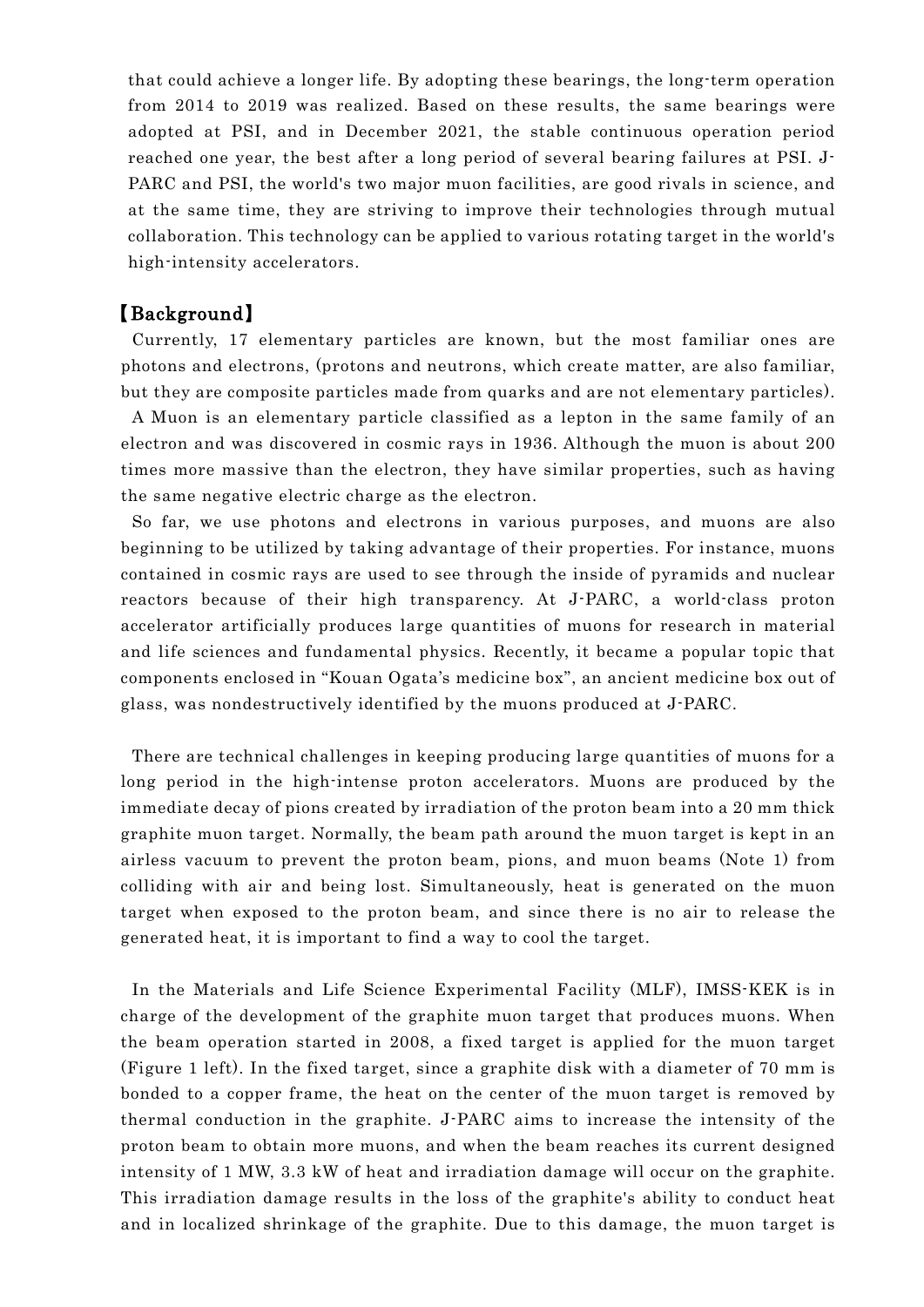anticipated to fail within one year in the fixed target. Once the muon target fails, the MLF must be shut down for more than three weeks to replace it. Therefore, it was necessary to extend the lifetime of the muon target to continue the MLF experiments in a stable manner.

The problem of graphite being damaged by proton beam irradiation can be solved by avoiding irradiating the same spot with proton beams. However, the proton beam must pass through the exact center of the beamline, and it is not easy to move the proton beam itself. For this reason, a method called a rotating target has been introduced. In the rotating target, the proton beam position is not moved, but the graphite itself is rotated to disperse the damage on the graphite over a wide area (Fig. 1, right). Similarly, the heat is widely dispersed and is cooled by thermal radiation (emission of light).

PSI has been conducting research using muons as well as J-PARC and has been using a rotating graphite target as a meson target (Note 2) since 1985, before the construction of the J-PARC MLF. The members developing the muon target at J-PARC have visited the meson facility at PSI since the construction of the J-PARC MLF and have referred shared information from many researchers and engineers for development of the proton beamline and the muon target. PSI has been operating two types of rotating targets, Target M and Target E. At that time, the Target E, which is a high-intensity target, had a problem that the bearing supporting the rotation body broke down within a year, and the experiments had to be stopped and the target had to be replaced.

## 【Research and results】

Bearings supporting rotating body are composed of an outer ring, an inner ring and multiple balls between the rings. Lubricants are used to reduce friction between the balls and the rings. Normally, organic functional material, grease, which has properties between those of a solid and a liquid, is used as a lubricant. However, the grease cannot be used for bearings in rotating targets because it releases a lot of gas into the vacuum at high temperature and is affected by high radiation environment due to proton beam irradiation. Therefore, it is necessary to use solid lubricant made of inorganic materials that are less affected by irradiation and release less gas. The life of a rotating target bearing is greatly affected by the type and shape of the solid lubricant, and PSI has used bearings coated with molybdenum disulfide or silver as solid lubricants for inner and outer rings, balls, and a ball-separator (Figure 2 left). However, if the coatings peel off, the bearings lose their lubricating performance. Therefore, J-PARC adopted a bearing (JTEKT Corporation: WS bearing) in which lumps of tungsten disulfide (bottom right of Fig. 2), an inorganic material, is inserted between the balls (top right of Fig. 2). In this case, the amount of lubricant is far greater than in the case of coating, and thus a longer life can be expected.

The bearings selected in this way were assembled into a prototype of the rotating target for validation, where they underwent a series of rotational tests with heating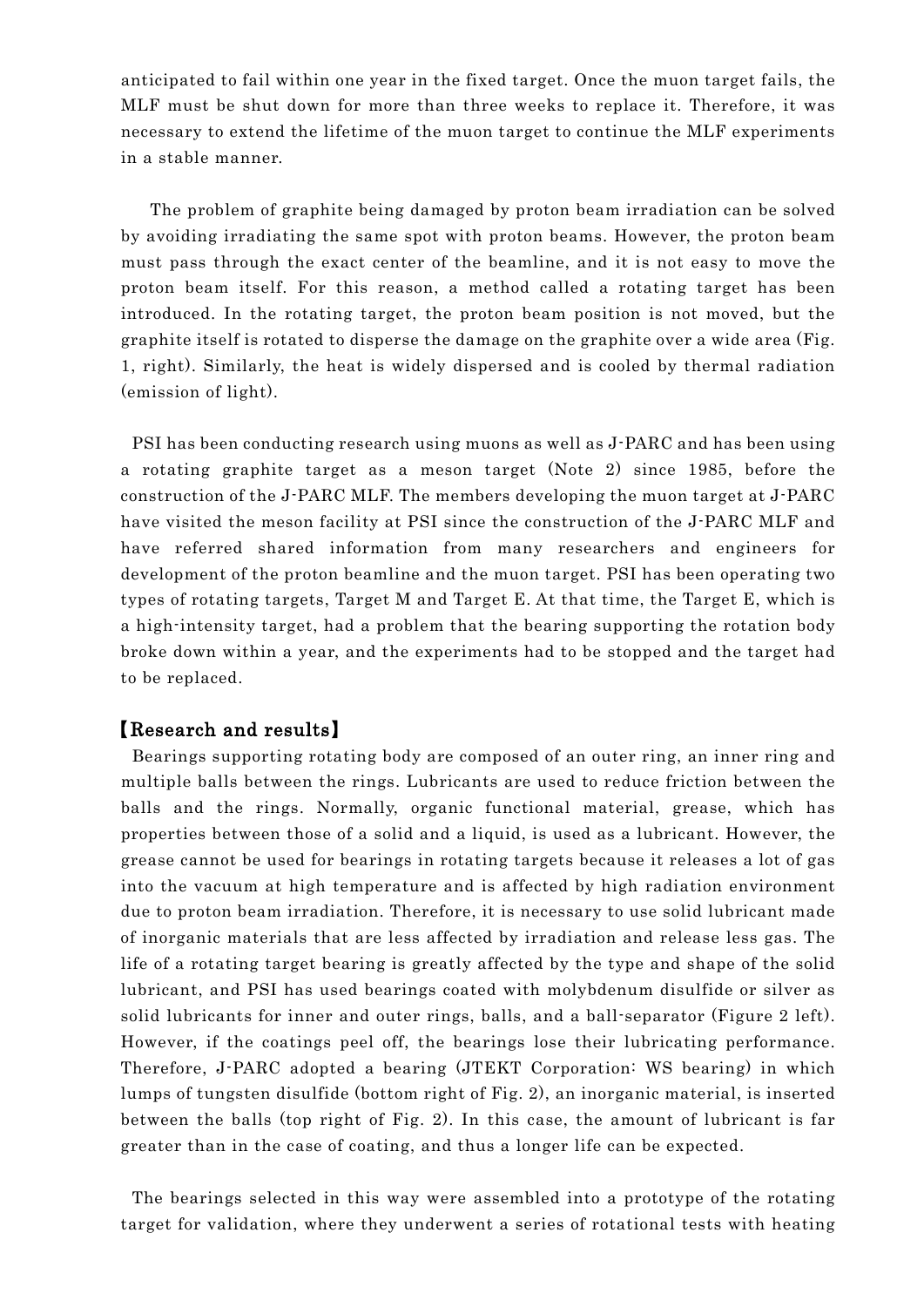to high temperatures in a vacuum. According to the results of these rotational tests, it was decided to use bearings specially designed for the J-PARC MLF with an improved solid lubricant shape. Finally, the rotating target #1 was installed in the proton beamline in 2014 and had stably operated for 5 years. The rotating target #2, which was replaced in 2019, has achieved stable operation with a beam intensity of 0.83 MW until now in 2022, while the beam intensity has been gradually increased. It also successfully operated at the beam power of 1 MW for 32 hours. Because of the stable operational record of this bearing at J-PARC, we offered PSI to adopt the bearing with the same lubricant and geometry, and after two years of rotational tests, the Target E implementing the bearings was installed in the beamline. As a result, in December 2021, one year of stable operation was achieved, which is the best after a long period of several bearing failures at Target E of PSI. This achievement has given us the prospect of providing muon beams for experiments without losing beamtime.

J-PARC and PSI, the world's two major muon facilities, are good rivals in science, and at the same time they are striving to improve new technologies through mutual collaboration. This technology can be applied to rotating targets used in accelerators around the world that are aiming for higher intensities.

It can realize continuous production for large quantities of muons in the future project, which is expected to accelerate research in material life science, particle physics, and other fields.

#### 【Original publications】

[1] S. Makimura et al., "Muon production target at J-PARC MLF", J. Particle Accelerator Society of Japan, Vol. 18, NO. 4, 2021, p202-209, written in Japanese. [2] S. Makimura, et al., "Perspective of Muon Production Target at J- PARC MLF MUSE", Proceedings of the 14th International Conference on Muon Spin Rotation, Relaxation and Resonance (μSR2017), JPS Conf. Proc. 21, 011058 (2018) DOI: 10.7566/JPSCP.21.011058

[3] Things run smoother without lubricants

https://www.psi.ch/en/science/scientific-highlights/things-run-smoother-withoutlubricants

[4] D Kiselev, et al., "The Meson Production Targets in the high energy beamline of HIPA at PSI", SciPost Phys. Proc. 5, 003 (2021) DOI: 10.21468/SciPostPhysProc.5.003

#### 【Significance and future prospect】

J-PARC and PSI, the world's two major muon facilities, are good rivals in science, and at the same time they are striving to improve new technologies through mutual collaboration. This technology can be applied to rotating targets used in accelerators around the world that are aiming for higher intensities.

It can realize continuous production for large quantities of muons in the future project, which is expected to accelerate research in material life science, particle physics, and other fields.